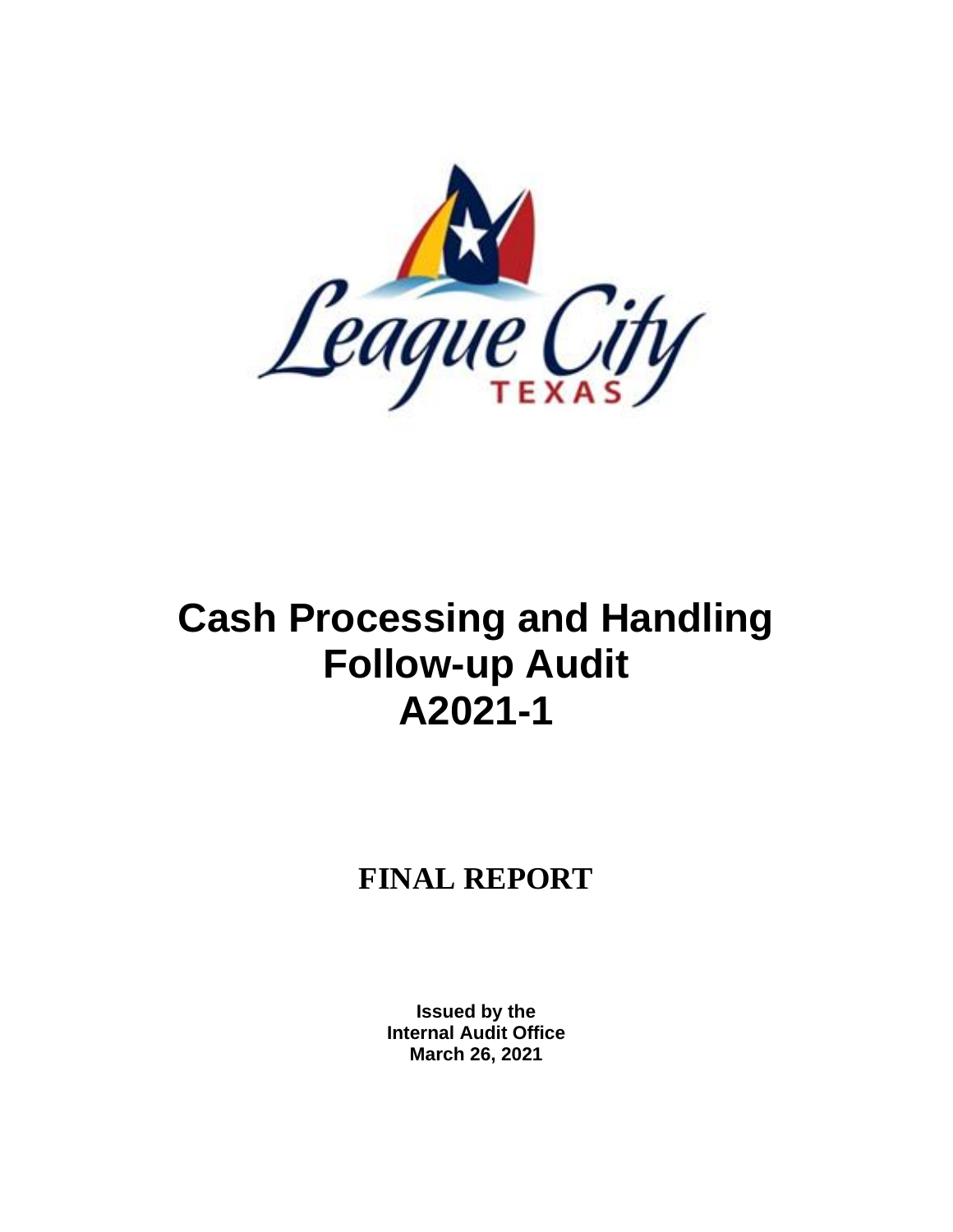#### *EXECUTIVE SUMMARY*

The Internal Audit Office conducted a Follow-Up Audit of Cash Processing and Handling Audit Report dated January 2017. The original Audit Report contained three findings. Upon completion of the audit fieldwork, we have determined the status of the recommendation for each audit finding as outlined in the table below:

| Finding        |                                                                                                                                                                                                                                                                                                                                                                                                                                                                                                                                                                                                                                                                                                                                                                |                           |
|----------------|----------------------------------------------------------------------------------------------------------------------------------------------------------------------------------------------------------------------------------------------------------------------------------------------------------------------------------------------------------------------------------------------------------------------------------------------------------------------------------------------------------------------------------------------------------------------------------------------------------------------------------------------------------------------------------------------------------------------------------------------------------------|---------------------------|
| No.            | Description of Findings                                                                                                                                                                                                                                                                                                                                                                                                                                                                                                                                                                                                                                                                                                                                        | <b>Status</b>             |
| $\mathbf{1}$   | Improving controls at some locations could help prevent errors or<br>irregularities or make their detection easier<br>Multiple employees use the same cash drawer at the same time.<br>The key for the cash drawers is left unsecured.<br>Sales in the Adult Services area are done manually, outside of the<br>$\bullet$<br>integrated Library System (ILS), Sirsi.<br>Revenue from the coin-operated machines is not reconciled.<br>$\bullet$<br>The petty cash fund is no longer needed.<br>One employee transports the deposit to Finance unprotected.<br>Non-cash payments collected throughout the day are not secured.<br>$\bullet$                                                                                                                     | Partially<br>Implemented  |
| $\overline{2}$ | Training should be provided on a recurring basis to ensure that all staff is<br>aware of their cash handling role and can be held accountable.<br>Cashier funds are distributed internally to Parks and Recreation<br>temporary summer employees from full-time staff funds.<br>Temporary employees are not required to sign acknowledgement<br>forms for Finance policies related to cash handling.<br>Cashier funds for the Library are assigned to the Circulation<br>$\bullet$<br>Supervisor but all staff performing cashiering duties utilize that<br>fund. The Circulation Supervisor has a signed form on file with<br>Finance, but other cashiers are not required to sign<br>acknowledgement forms for Finance policies related to cash<br>handling. | Partially<br>Implemented  |
| 3              | Jail and Animal Control lack the ability to take credit card payments.<br>The Jail is not able to take credit card payments to improve<br>$\bullet$<br>customer service and reduce risk related to amount of cash<br>transaction and cash on hand.<br>Animal Control is not able to process credit card payments at<br>$\bullet$<br>remote locations which could increase adoptions and decrease the<br>amount of cash that needs to be secured and transported.                                                                                                                                                                                                                                                                                               | <b>Not</b><br>Implemented |

*For a summary detail of recommendations, agreed upon actions and action status please see the attached Management Action Plan.*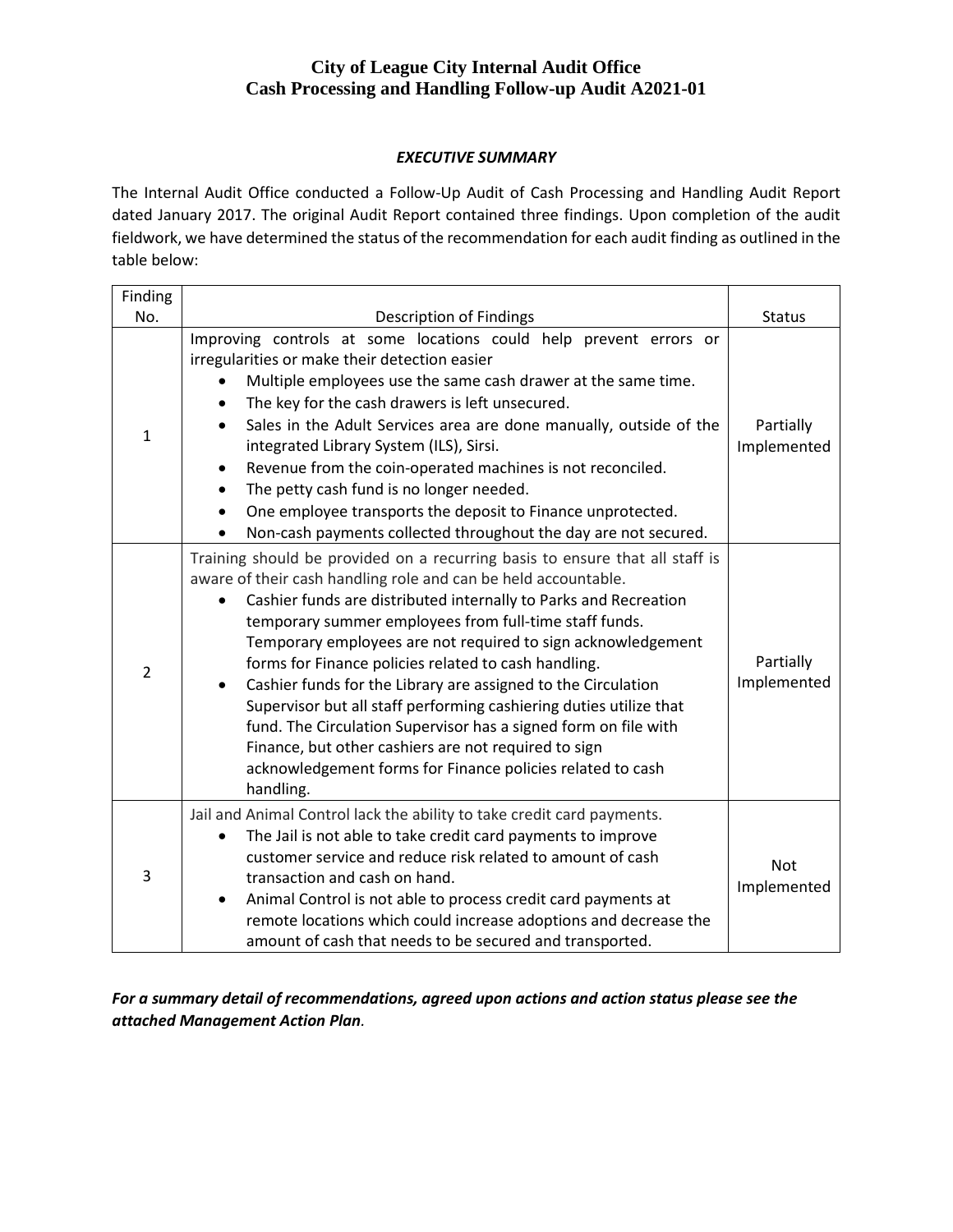#### *BACKGROUND*

The *International Standards for the Professional Practice of Internal Auditing* (Performance Standard 2500.A1) require that the chief audit executive establish a follow-up process to monitor and ensure that management actions have been effectively implemented or that senior management has accepted the risk of not taking action.

#### *AUDIT OBJECTIVES*

The audit objective was to ensure that appropriate action was taken by management to address the recommendations detailed in the original Cash Processing and Handling Audit Report dated January 2017.

#### *AUDIT SCOPE*

The scope of the audit covered current operating practices for the Library, Finance, Building, Municipal Court and Animal Control; with respect to cash handling recommendations addressed in the original audit report.

#### *AUDIT METHODOLOGY*

To achieve our audit objectives, we:

- Conducted interviews with the management and staff of the Library, Building sections and the Finance and IT departments.
- Reviewed the Finance Petty Cash and Cash Receipts online policies.
- Observed current cash handling practices and internal controls.
- Reviewed various documents including Envisionware print job reports and Sirsi cash register receipts and system reports.
- Conducted survey of Library cashiers to obtain information on current practices and their understanding of proper protocols.

We conducted this audit in accordance with the *International Standards for the Professional Practice of Internal Auditing*. Those standards require that we plan and perform the audit to obtain sufficient, appropriate evidence to provide a reasonable basis for our findings and conclusions based on our audit objectives. We believe that the evidence obtained provides a reasonable basis for our findings and conclusions based on our audit objectives.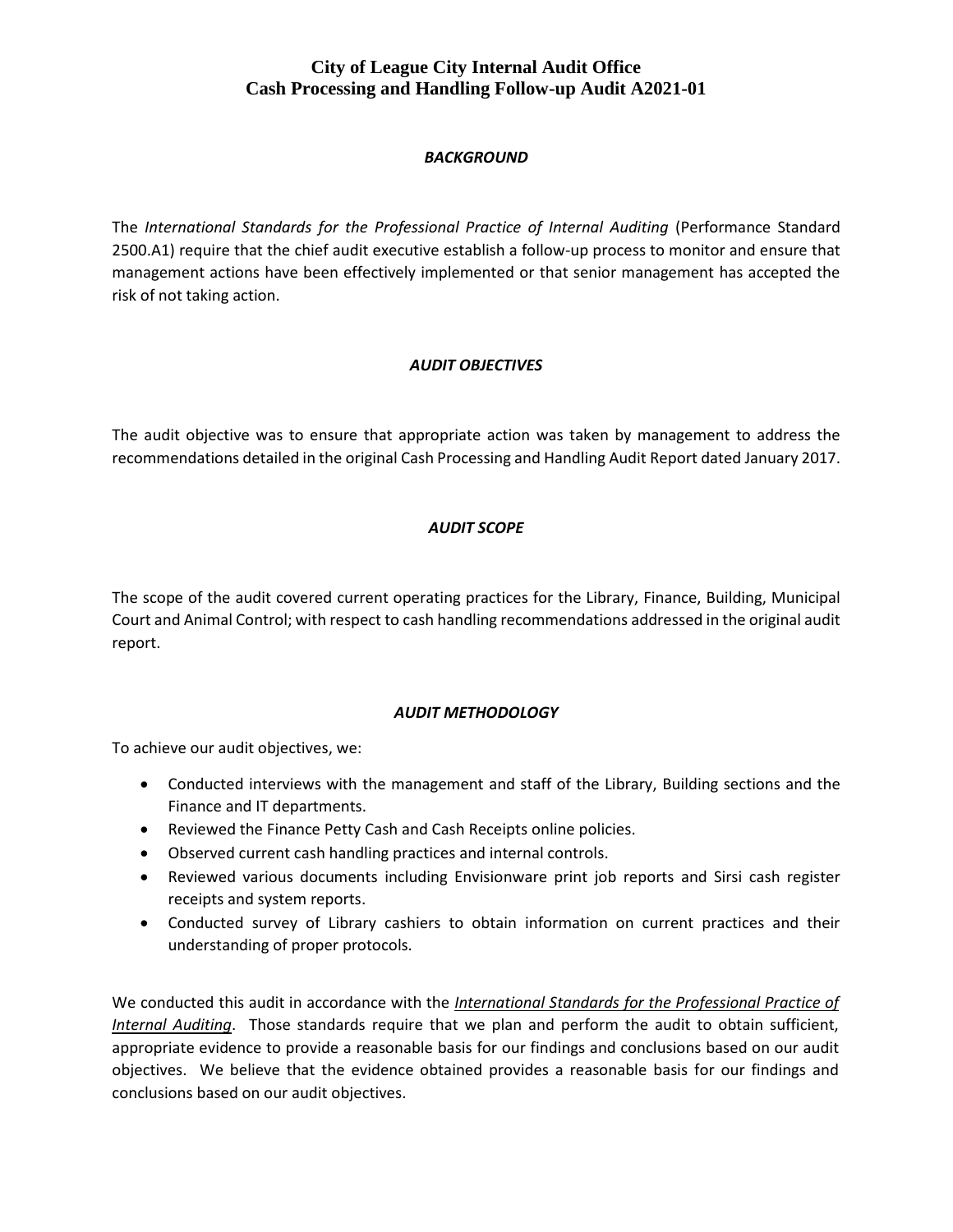#### *CURRENT OBSERVATION AND STATUS*

Based on the follow-up audit results, each original finding will be designated with one of the following six status categories:

- 1. Implemented: The finding has been addressed by implementing the original corrective action(s) or alternative corrective action(s).
- 2. Partially Implemented: The finding has been partially addressed by implementing part of the original corrective action(s) or alternative corrective action(s).
- 3. In Progress: The corrective action(s) was/were initiated but not complete.
- 4. Not Implemented: Corrective action(s) have not been initiated yet, there were changes in staffing or other resources, the recommendation was determined not be feasible, or management has decided to assume the risk.
- 5. Not Applicable: The recommendation is no longer applicable due to changes in procedures/processes or technology.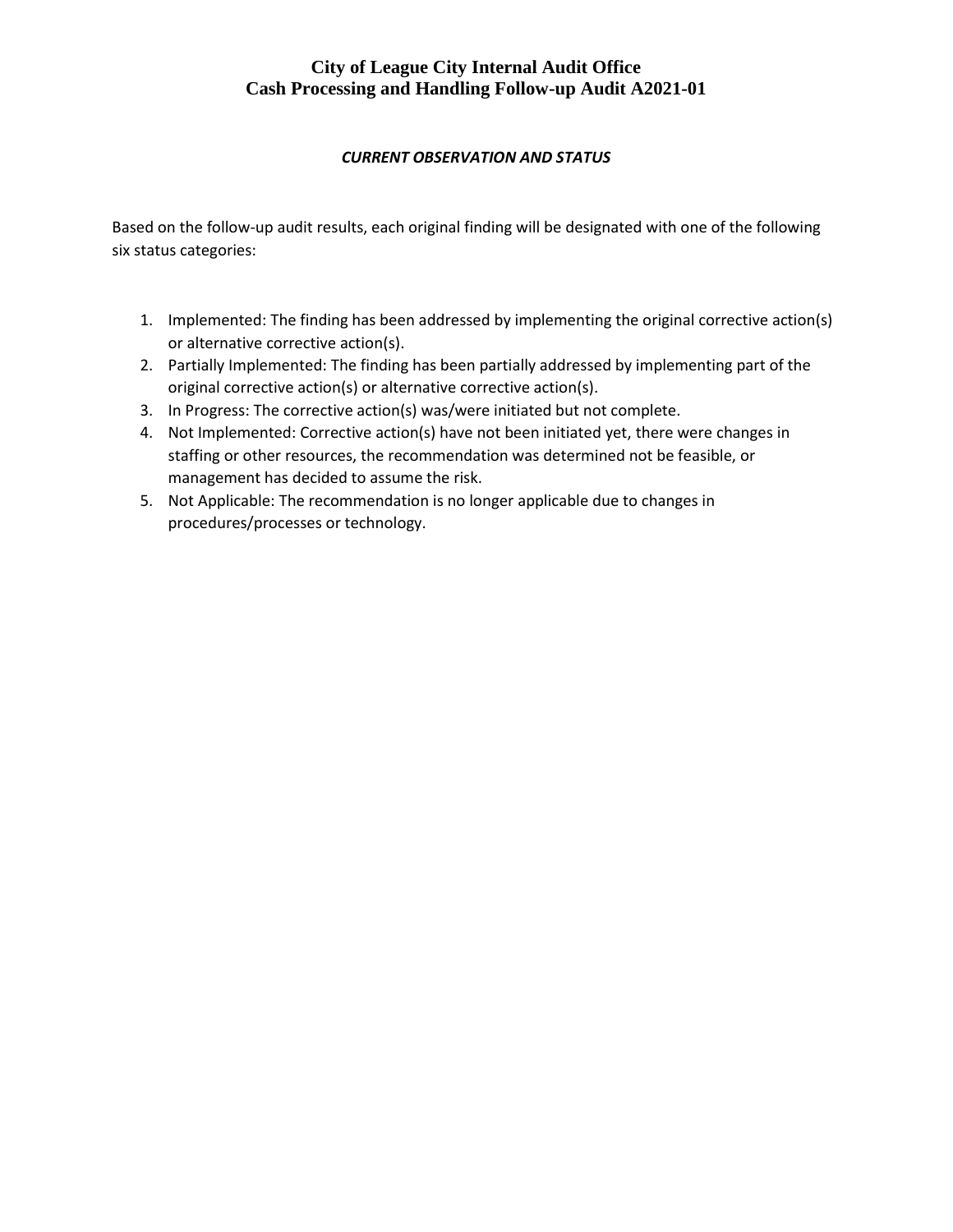# **Finding 1**

# **Current Observation**

#### **Multiple employees use the same cash drawer at the same time.**

The City Librarian has followed up again with the software company regarding implementation of functionality to assign individual cashier codes; there is no indication this feature will be added.

Circulation section staffing levels have not changed such that assigning individuals to the cash registers on an hourly basis is a feasible option. The City Librarian indicated that it would be difficult to require staff to remain at the desk because they are all assigned specific responsibilities in other areas of the Library.

During our review, several methods of control were noted that help mitigate the risk of having multiple people use the same cash drawer:

- As of January 2021, a new process was implemented requiring the cashiers to provide a receipt to every patron for all purchases made at the Library. The receipt shows the sales detail and total as well as any change back the patron should receive.
- Sales items and pricing in the Sirsi system are hard coded so cannot be manipulated.
- The Sirsi system generates a daily sales report that cannot be modified. Library staff members, who do not prepare deposits, are assigned the responsibility to count out and secure the cash drawers nightly and fill out a form which both signs. The Circulation Supervisor or another fulltime staff member will reconcile the system generated daily sales report to the deposit amount and prepare a deposit slip.
- There is a security camera that covers the front desk area which is maintained by IT and tested on a periodic basis.

#### **The key for the cash drawers is left unsecured.**

The Circulation Supervisor has possession of one key another is kept locked in the safe and the third is kept in bag in an office desk during the day. Cashiers indicated that they have free access to this office during the day. During site visits it was noted that the door to the office was unlocked and left open. In addition, there is a door to an adjoining office that locks when closed but can only be opened from the adjoining office. This would need to be addressed for the office to be secured.

Based on responses from cashiers surveyed, the general protocol is to ask the Circulation Supervisor for the key to the cash drawer if available. If the Circulation Supervisor is not available, the cashiers obtain the key from the desk drawer or unlock the safe and retrieve that key. The requirement for a second person to be present to open a cash drawer with a key has not been implemented.

#### **Sales in the Adult Services area are done manually, outside of the integrated Library System (ILS), Sirsi.**

A review of the bill breakdown report from the Sirsi system validated that codes have been created to record sales made in the Adult Services area.

#### **Revenue from the coin-operated machines is not reconciled.**

Library staff has followed up with the software provider on improving the system reports but there are still no plans to change the reports. We performed a review of the print job reports generated by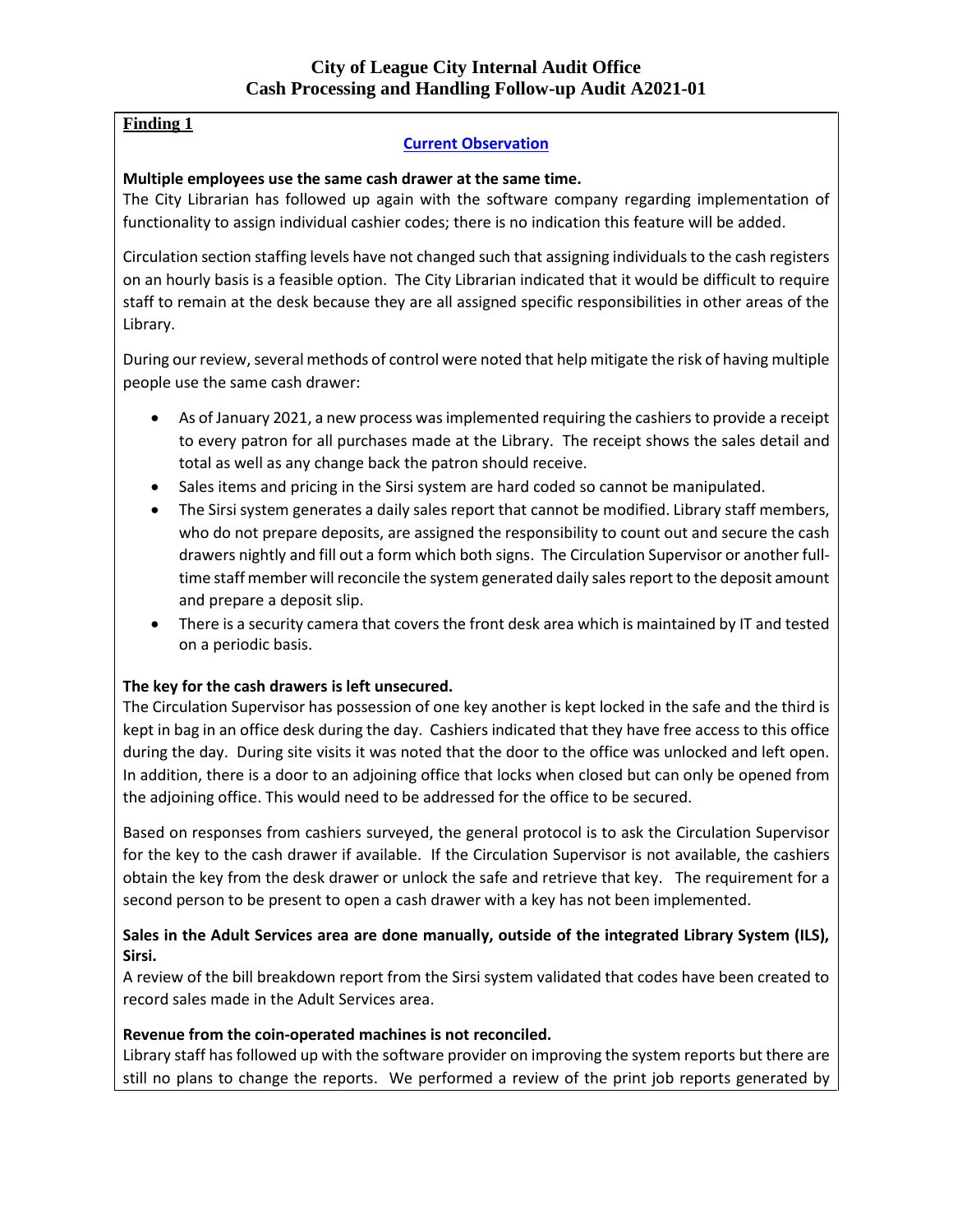Envisionware and determined that the report is inadequate and can only be relied anecdotally for reconciliation purposes.

#### **The petty cash fund is no longer needed.**

Documentation obtained from Finance confirmed that the Library no longer has a petty cash fund.

#### **One employee transports the deposit to Finance unprotected.**

Based on our inquiries, we determined that the general practice currently being following is that an unescorted individual delivers the daily deposit to Finance and typically walks behind the building.

#### **Non-cash payments collected throughout the day are not secured.**

Subsequent to original audit report being issued there was a change in management for this area. The new Chief Building Official and Permits Supervisor were unaware of the recommendations relating to permits cashiering. Once they received notice of this follow-up audit and a copy of the original report, they began looking into the options to implement the recommendation.

During the onsite visit, we noted that security of the cashiering area had been improved by the addition of windows that provide a barrier between the cashiers and the lobby. Because other City employees have access to the cashiering area, we recommended to proceed with purchasing locking bank bags.

On 3/4/21 we were notified by the Permits Supervisor that locking bank bags had been received. Each permit tech was issued a bag and instructed to lock the bag when they leave their desks during the day.

#### **Finding 1 Status**

*Partially Implemented*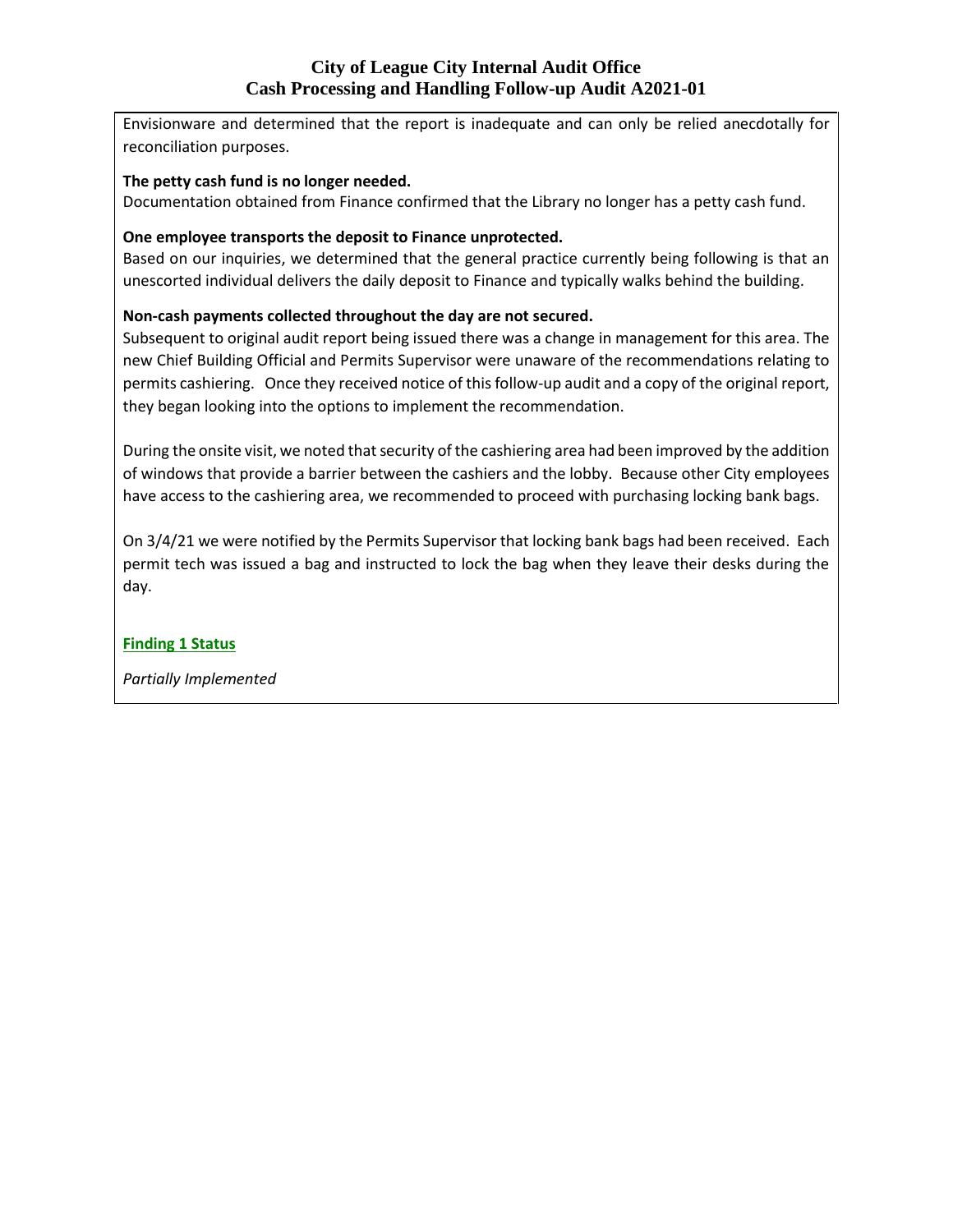# **Finding 2**

#### **Current Observation**

**Cashier funds are distributed internally to Parks and Recreation temporary summer employees from full-time staff funds. Temporary employees are not required to sign acknowledgement forms for Finance policies related to cash handling.** 

**Cashier funds for the Library are assigned to the Circulation Supervisor but all staff performing cashiering duties utilize that fund. The Circulation Supervisor has a signed form on file with Finance, but other cashiers are not required to sign acknowledgement forms for Finance policies related to cash handling.**

Cash Receipts & Petty Cash policies are maintained on Policy Tech, which is a centralized repository accessible to all employees.

Cash handling training and acknowledgement of policies is not occurring on an annual basis.

Review of departmental acknowledgments for Parks and Recreation and the Library has not been incorporated into the audits conducted by accounting.

Subsequent to original audit report being issued, there have been multiple changes in Finance Department management. The current Finance Director and Controller were unaware of the recommendations relating to Finance until they received notice of this follow-up audit and a copy of the original report. They plan to immediately address the deficiencies.

**Finding 2 Status**

*Partially Implemented*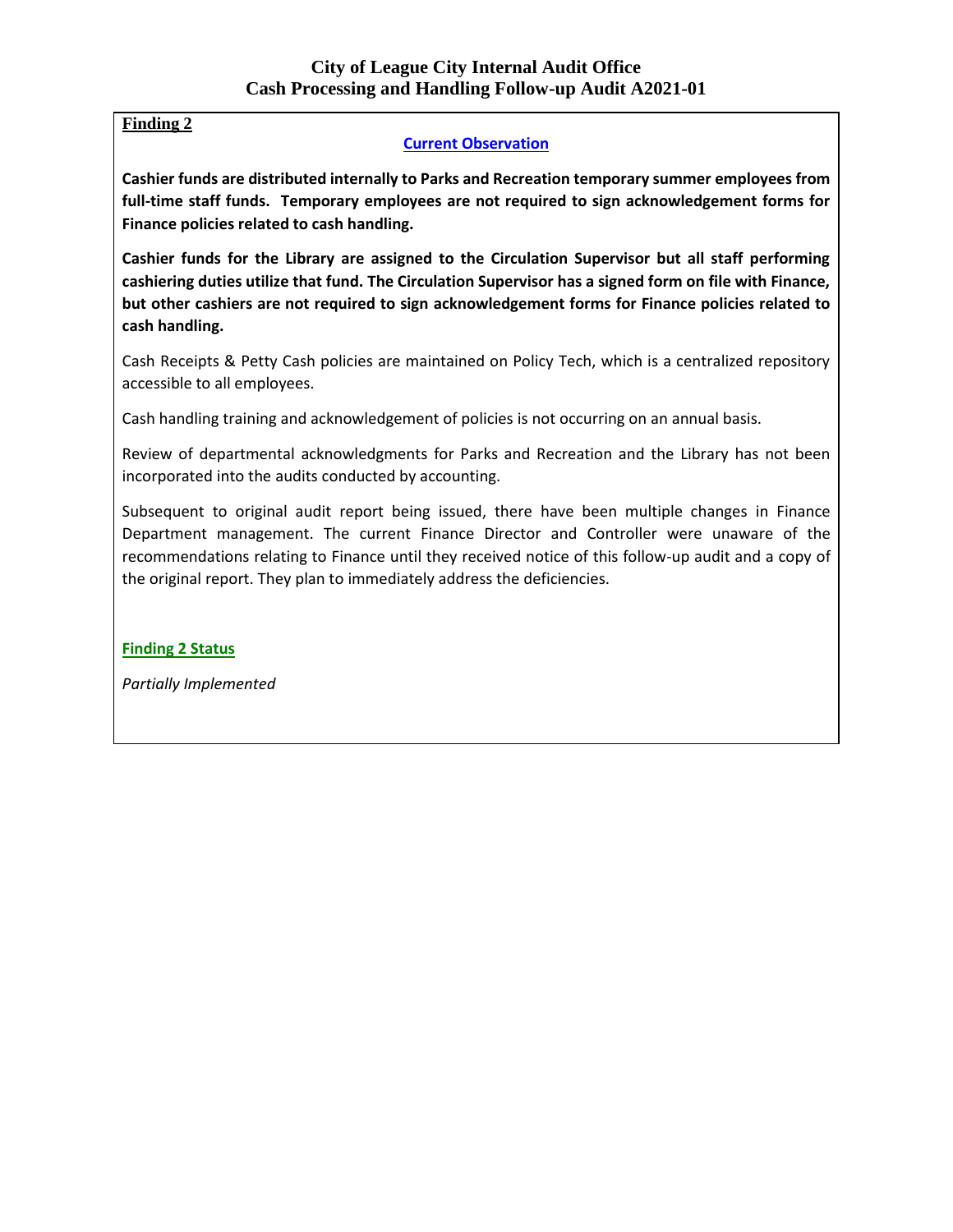# **Finding 3**

#### **Current Observation**

**The Jail is not able to take credit card payments to improve customer service and reduce risk related to amount of cash transaction and cash on hand.**

Subsequent to the audit report being issued, Municipal Court staff determined that allowing use of a credit card to bond out would pose some risk to the City. The concern was that people could bond out and then cancel the credit card. An alternative solution implemented was to install ATMs in the jail and court lobbies. However, these were recently removed by the bank due to low usage. Consideration is being given to purchasing an ATM which would be maintained by City staff.

**Animal Control is not able to process credit card payments at remote locations which could increase adoptions and decrease the amount of cash that needs to be secured and transported.**

The former Finance Director did not give approval to utilize a remote credit card machine for remote Animal Control events due to high transaction fees. However, the current Animal Services Manager is interested in implementing this recommendation and has initiated discussions with the current Finance Director.

#### **Finding 3 Status**

*Not Implemented*

#### *INHERENT LIMITATIONS*

Because of the inherent limitations of internal controls, errors or irregularities may occur and not be detected. Also, projections of any evaluation of the internal control structure to future periods beyond the Audit Report date are subject to the risk that procedures may become inadequate due to changes in conditions, management override of internal controls, or that the degree of compliance with the procedures may deteriorate. This was a limited scope audit which only reviewed the areas stated in the Audit Objectives during the Audit Scope period. No representations of assurance are made to other areas or periods not covered by this audit.

#### *CONCLUSION*

We have concluded our audit work on the objectives of the Cash Processing and Handling Follow-Up Audit. The audit evidence used in the analysis is sufficient and appropriate for addressing the objectives and supporting the observations and conclusion. In accordance with Generally Accepted Government Auditing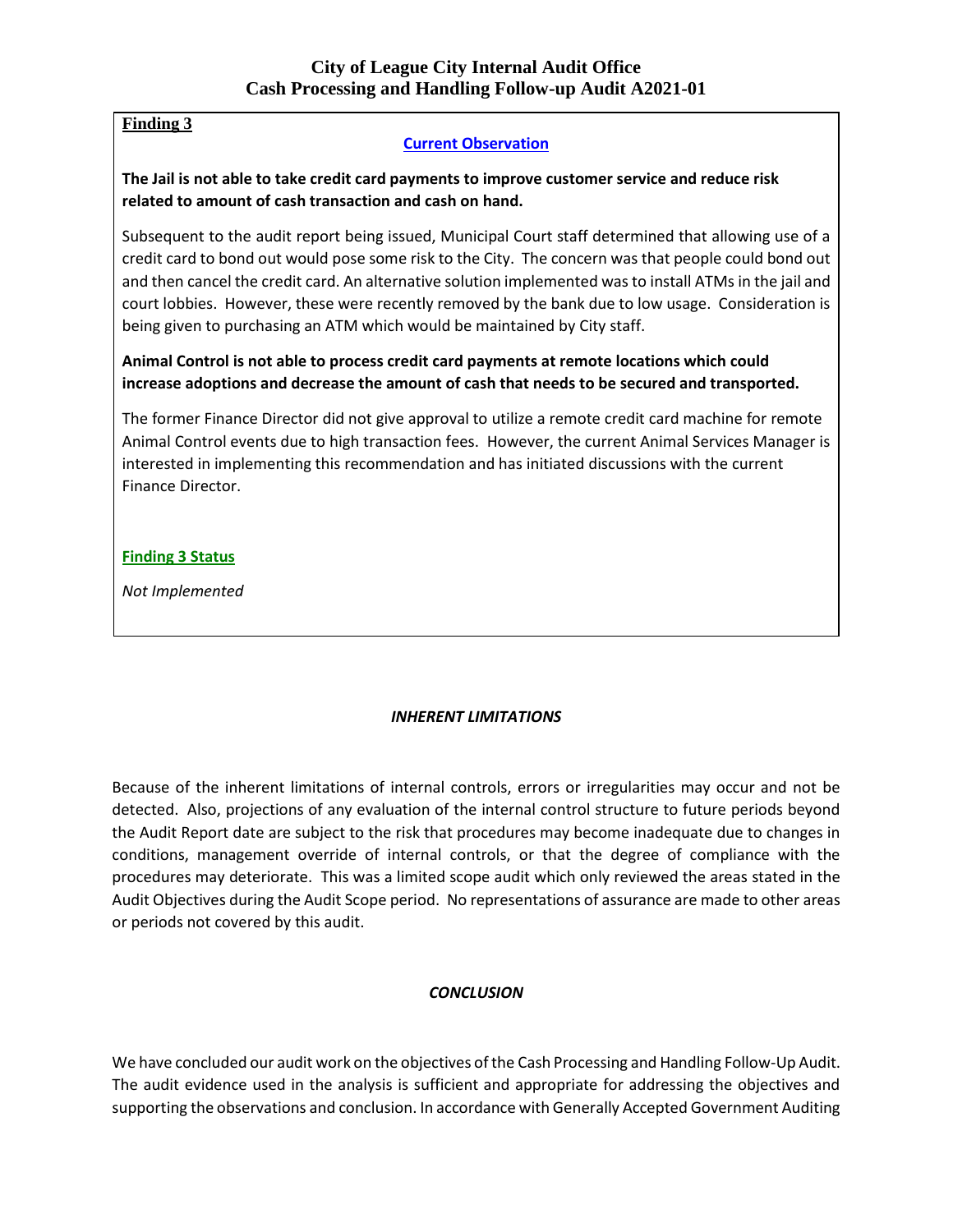Standards, we are required to conclude on whether the auditees met the objectives of this Follow-Up Audit.

Based on our audit work, we have determined that the Library met three out of nine audit objectives. Of the remaining six objectives, three are considered closed due to management's decision to not implement or constraints preventing implementation of the recommendation. Management has agreed to address the remaining three outstanding action items.

Based on our audit work, we have determined that the Building Section met their one audit objective.

Based on our audit work, we have determined that the Finance Department met one out of three audit objectives. Current management was not aware of the recommendations until this follow-up audit and has agreed to address the remaining two outstanding action items.

Based on our audit work, we have determined that the Municipal Court did not meet their one audit objective. However, this matter is considered closed due to management's decision to not implement or constraints preventing implementation of the recommendation.

Based on our audit work, we have determined that Animal Control did not meet their one audit objective due to decision made by a Former Finance Director. Management has decided to pursue implementation of the action item.

We wish to thank Finance, IT, Building, Animal Control and Library management and staff for their cooperation and assistance extended during the completion of this audit.

# *Signature on File*

Candace Brown, CIA, MAcc, MBA City Auditor

Distribution List:

Council John Baumgartner, City Manager Bo Bass, Assistant City Manager Michael Kramm, Assistant City Manager David Hoover, Executive Director Development Services Chien Wei, Director Parks & Cultural Services Gary Ratliff, Chief of Police Kristine Polian, Director Finance Ryan Smith, Director Information Technology & Facilities

*ATTACHMENTS* (Management Action Plan)